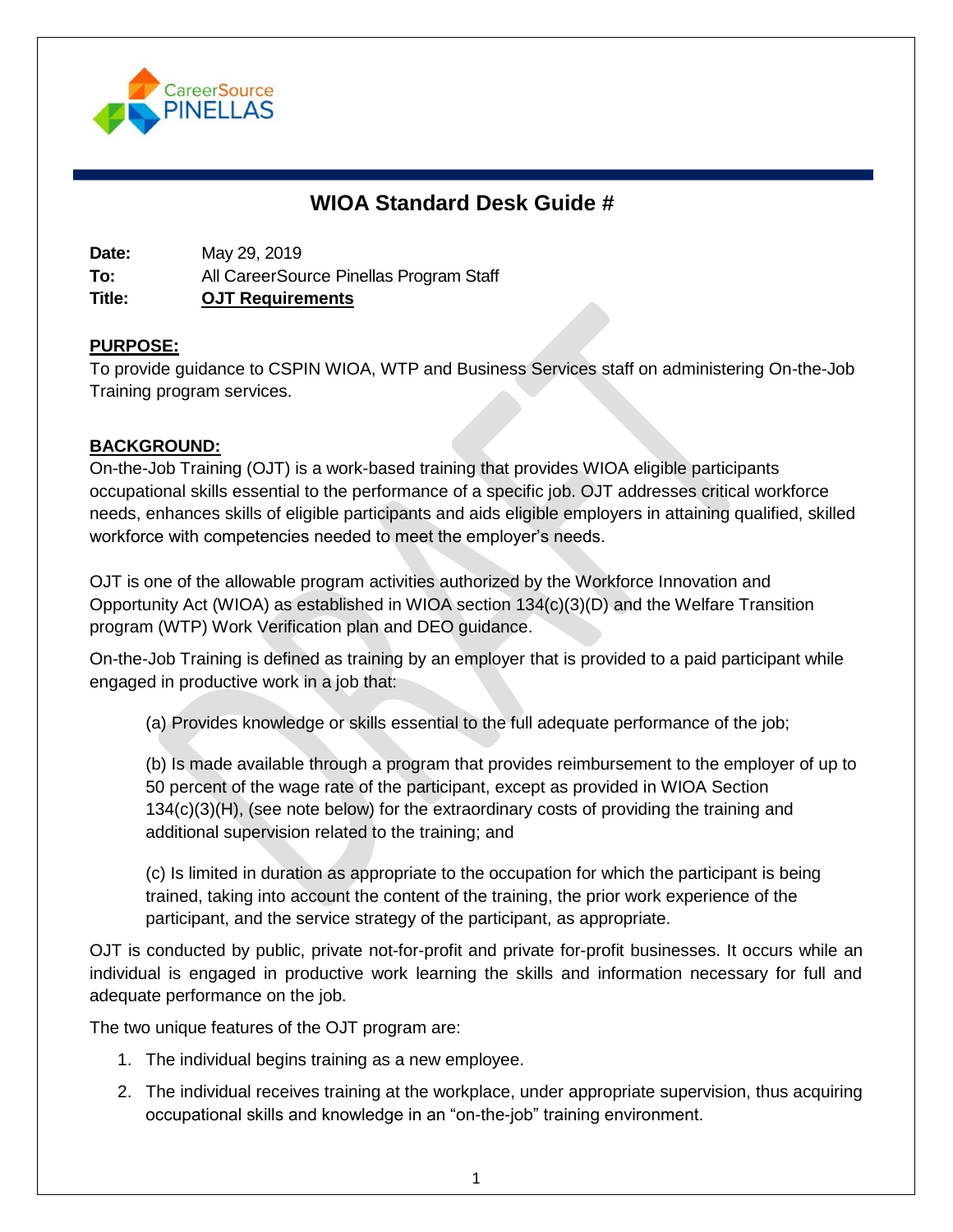An OJT agreement is appropriate for businesses who have difficulty filling their skilled labor force needs with qualified, experienced workers, or who want to upgrade their current workforce. Businesses may use an OJT in these instances by training eligible WIOA or WTP customers. Reimbursement is provided to the business to pay for the extraordinary costs of such training because these costs exceed the expenses incurred in training individuals typically hired for the position.

Despite the benefits to businesses who participate as an OJT business, the focus of the OJT program is on the individual. OJT is designed to provide an opportunity for WIOA/WTP eligible individuals to receive the training necessary to acquire skills and knowledge that will enable them to maintain unsubsidized employment and/or job advancement.

### **PROCEDURE:**

The OJT Program is sponsored and administered by CareerSource Pinellas (CSPIN) Business Services department. The service is designed to assist businesses with the training and employment needs of their workforce, meeting specific guidelines so that the business and employee can maintain a competitive edge in the marketplace. OJT is eligible to businesses that meet the eligibility criteria in this policy who hire a WIOA/WTP eligible participant from Pinellas County.

# **PARTICIPANT ELIGIBILITY**

On-the-Job Training (OJT) may be provided to eligible WIOA Adult, Dislocated Worker or Youth participants who are assessed and found to be in need of and suitable for training services in order to obtain or retain employment that leads to self-sufficiency. The participants must demonstrate a need for training as recorded on the Career Plan. OJT may also be provided to eligible Welfare Transition program participants who are deemed appropriate candidates for consideration. WIOA per 20 CFR 680.210 defines:

Under WIOA sec. 134(c)(3)(a) training services may be made available to employed and unemployed adults and dislocated workers who:

- a) A one-stop center or a one-stop partner determines, after an interview, evaluation or assessment, and career planning, are:
	- 1) Unlikely or unable to obtain or retain employment that leads to self-sufficiency or wages comparable to or higher than wages from previous employment through career services;
	- 2) In need of training services to obtain or retain employment leading to economic selfsufficiency or wages comparable to or higher than previous employment; and
	- 3) Have the skill and qualifications to participate successfully in training services.

NOTE: Under WIOA, there is no requirement that career services be provided as a condition of receipt of training services, but staff must clearly document the circumstances that justifies their determination to provide OJT training without provision of career services.

Program Eligibility is two-fold requiring eligibility under the identified funding(s) and also Service Eligibility, or the need for and appropriateness of, the OJT training service. Program Eligibility will be completed through completion of the customer intake, assessment of eligibility and gathering needed support to establish program eligibility. Service or OJT Eligibility is documented through an interview, assessment with evaluation, and career planning. Suitability is established when an OJT opportunity aligns with a customer's existing skill set or educational background and the customer is deemed to have the core competencies to be successful in the position and likely to attend and complete all training based on current needs and barriers.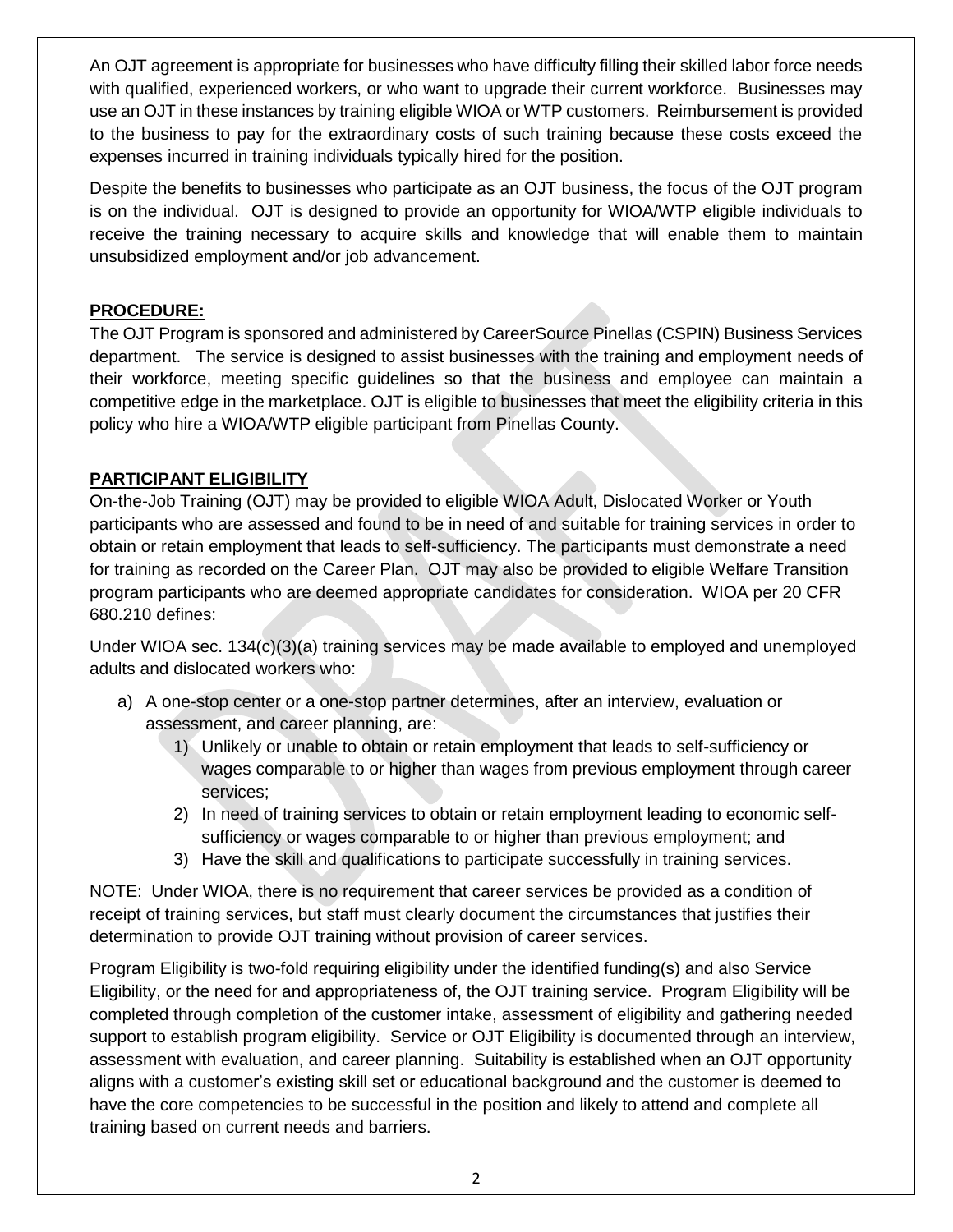Employers will have the final selection authority for individuals to be hired. All participants must meet certain WIOA eligibility criteria before training can begin. As a general OJT process, it is recommended that those individuals who meet the eligibility requirements for individual career services, who have received an assessment and for whom a career plan has been developed, be considered for OJT.

Consideration should be given to the skill requirements of the occupation, academic and occupational skill level of the participant, prior work experience, and the participant's Career Plan. The results of objective assessment, as documented on the individual's Career Plan, must indicate that the participant is in need of, and can benefit from, the activity of OJT. The Career Plan and application must capture the past work history of the applicant from the official file, assess the test results, capture additional information from the applicant about past work experience, volunteer experience, and identify strengths and weaknesses of the applicant. The OJT Training Outline must include documentation as to the new skills to be acquired during training and how skill gap deficiencies will be overcome with the training.

There are occasions when a WIOA/WTP participant may participate in multiple OJT Agreements if the first Agreement should fail at no fault of the applicant. The provisions outlined below should apply:

- 1. The new Agreement with a different business is for upgraded skills or a different position, but related to the first position in terms of career path and skills.
- *2.* The approved training hours for the second OJT agreement will be re-evaluated based on the training received in the first OJT agreement (commensurate with experience learned in the previous OJT agreement).
- 3. No applicants shall participate in more than two (2) OJT agreements unless plant closures or layoffs occur that are out of the control of the applicant and occur in progression. Any additional agreements must be approved by the CEO or designee.

#### **BUSINESS ELIGIBILITY**

The hiring and training may begin after the OJT Work-Based Training Onsite Assessment form has been completed and the OJT Employer Agreement has been signed by all the parties. The Business Services staff completes these documents with the employer.

The participant becomes an employee of the company on the day the OJT begins. Staff should give careful consideration when selecting a suitable employer for OJT. General business practices in terms of working conditions (safety, health), the availability of health benefits, sustainable wage structure, turnover rates, adequate staff and equipment to carry out the training, and whether the employer is in compliance with federal, state and local laws are factors to consider while completing the OJT Work-Based Training Onsite Assessment form.

When considering an employer to participate as an OJT worksite, staff should carefully review and determine the nature of the employment to ensure the employment is on-going and not temporary, probationary or intermittent employment.

Prior to entering into an agreement for OJT services with a business, the CSPIN Business Services staff shall ensure that the business is eligible.

Businesses that meet the following criteria are considered eligible and may, subject to available funding, enter into an OJT agreement:

- 1. Physical company is located in Pinellas County;
- 2. Business must legally have operated at current location for at least 120 days;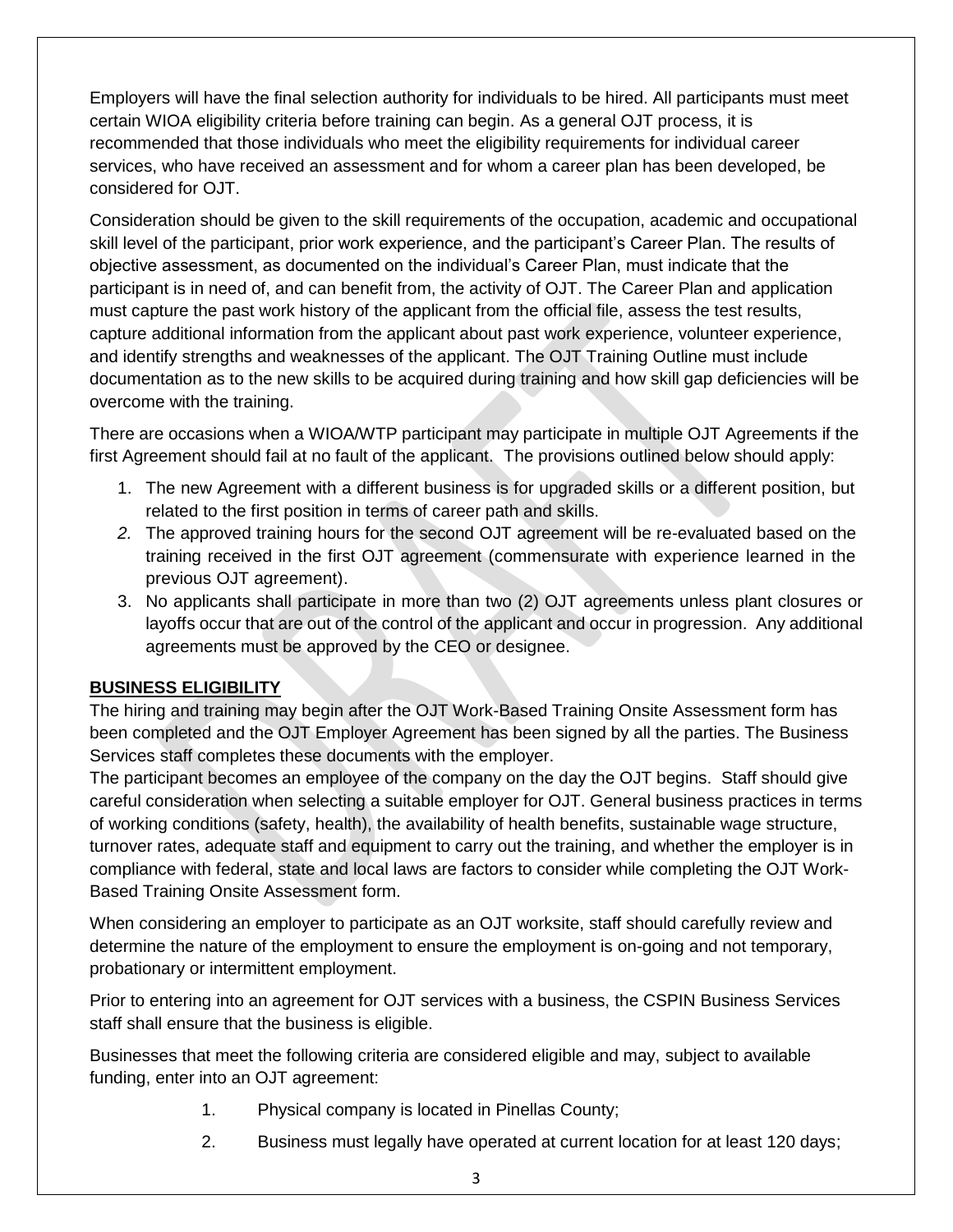- 3. Hold valid business tax receipt (formally an occupational license) and/or zoning permit; (google search and printout included)
- 4. Active business as verified by Florida Department of State Division of Corporations [\(www.sunbiz.org\)](http://www.sunbiz.org/) and provide W-9;
- 5. Hasn't experienced any layoffs in the past six months verified by DEO WARN site; [\(http://www.floridajobs.org/office-directory/division-of-workforce](http://www.floridajobs.org/office-directory/division-of-workforce-services/workforce-programs/reemployment-and-emergency-assistance-coordination-team-react/warn-notices)[services/workforce-programs/reemployment-and-emergency-assistance](http://www.floridajobs.org/office-directory/division-of-workforce-services/workforce-programs/reemployment-and-emergency-assistance-coordination-team-react/warn-notices)[coordination-team-react/warn-notices\)](http://www.floridajobs.org/office-directory/division-of-workforce-services/workforce-programs/reemployment-and-emergency-assistance-coordination-team-react/warn-notices)
- 6. Maintains Workers Compensation Insurance (if applicable);
- 7. OJT position requested is on the R14 Targeted Occupation List (TOL);
- 8. Must develop a detailed OJT Training Plan Outline that identifies the specific occupation, job specific skills that will be learned and estimated time required for each skill;
- 9. Agrees to routine monitoring, on-site visits and communication with the CSPIN Business Services Staff regarding the progress of the program participant relating to the OJT Training Plan, progress reports, midpoint in training and completion of the OJT to capture measurable skills gained during participation;
- 10. Commit to hiring and retaining customers who successfully complete their OJT training program.

# **DEMAND FOR OCCUPATION IN LABOR MARKET**

OJT must be for training in occupations that are in demand in the local area and listed on the regional Targeted Occupational List (TOL) and for Youth or WTP, the expanded TOL. OJTs that occur in small businesses where the OJT training covers a relatively broad range of functions that draw from several occupations are generally considered as a unique occupation for labor market demand purposes. With these unique occupations, the fact that an opening exists for the occupation at the business presupposes the existence of a demand for the occupation. Any OJTs for positions not on the TOL must be approved by the CEO or designee.

#### **OCCUPATION ELIGIBILITY**

All OJTs must be for occupations that are in demand in the local area and are appropriate for the program. Occupations not suitable for OJT:

- Less than part-time;
- Principle source of income is tips, commissions or piecework;
- Intermittent or seasonal in nature;
- Shown as in decline on the Pinellas County Demand/Decline List.

#### **PROHIBITIONS**

1. Participants shall not be employed to carry out the construction, operation, or maintenance of any part of any facility that is used or to be used for sectarian instruction or as a place for religious worship (except with respect to the maintenance of a facility that is not primarily or inherently devoted to sectarian instruction or religious worship, in a case in which the organization operating the facility is part of a program or activity providing services to participants).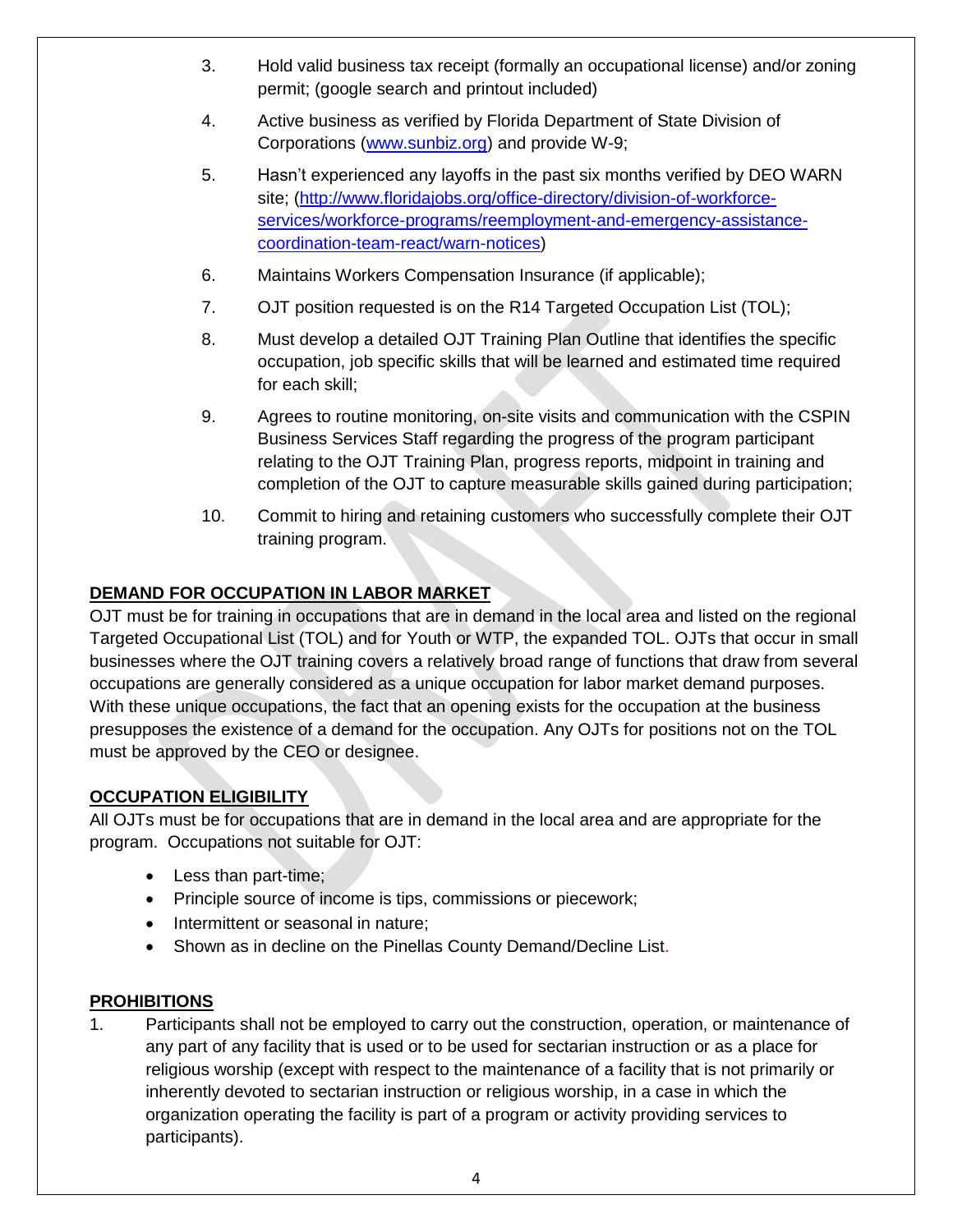- 2. OJT agreements shall not be written for part-time employment. Proof of full-time employment shall be established and documented by the business. Whether the participant is categorized as full-time shall be verified by the CSPIN Business Services staff. CSPIN Business Services staff may submit a written request to the CSPIN CEO or designee for an exception to this rule prior to execution of an OJT agreement.
- 3. The CSPIN shall not enter into agreement with a business who has previously exhibited a pattern of failing to provide OJT participants with continued long-term employment with wages, benefits, and working conditions that are equal to those provided to regular employees who have worked a similar length of time and are doing the same type of work.
- 4. No officer, employee, agent, or representative of the Business or CSPIN may charge a participant a fee for the placement or referral of such individuals in or to a training funded under an OJT agreement or amendments thereof.
- 5. A participant in a program or activity authorized under title I of WIOA must not displace (including a partial displacement, such as a reduction in the hours of non-overtime work, wages, or employment benefits) any currently employed employee (as of the date of the participation).
- 6. An OJT funded agreement must not impair existing contracts for services or collective bargaining agreements. When a program or activity authorized under Title I of WIOA would be inconsistent with a collective bargaining agreement, the appropriate labor organization and employer must provide written concurrence before the agreement is initiated.
- 7. An OJT participant may not be employed in or assigned to a job if:
	- a. Any other individual is on layoff from the same or any substantially equivalent job;
	- b. The employer has terminated the employment of any regular, unsubsidized employee or otherwise caused an involuntary reduction in its workforce with the intention of filling the vacancy so created with the OJT participant; or
	- c. The job is created in a promotional line that infringes in any way on the promotional opportunities of currently employed workers.
- 8. OJT funds shall not be used for any political activity, lobbying of federal, state or local legislators, or to promote or oppose unionization.
- 9. OJT funds may not be used to directly or indirectly assist, promote or deter union organizing.
- 10. OJT participants shall not be placed in a home-based business.
- 11. OJT funds shall not be used to encourage or induce a business, or part of a business, to relocate from any location in the United States, if the relocation results in any employee losing his or her job at the original location.

# **DURATION AND RATIONALE OF OJT TRAINING**

An OJT contract must be limited to the period of time required for a participant to become proficient in the occupation for which training is being provided. Traditionally, OJT is limited to a maximum of six (6) months or 1,040 hours. The length of the training, which will be determined by CSPIN Business Services staff, should take into consideration the amount of time required for a participant to become proficient in the occupation for which training is being provided (skill requirements of the occupation, the academic and/or occupational skill level of the participant, and prior work experience). The length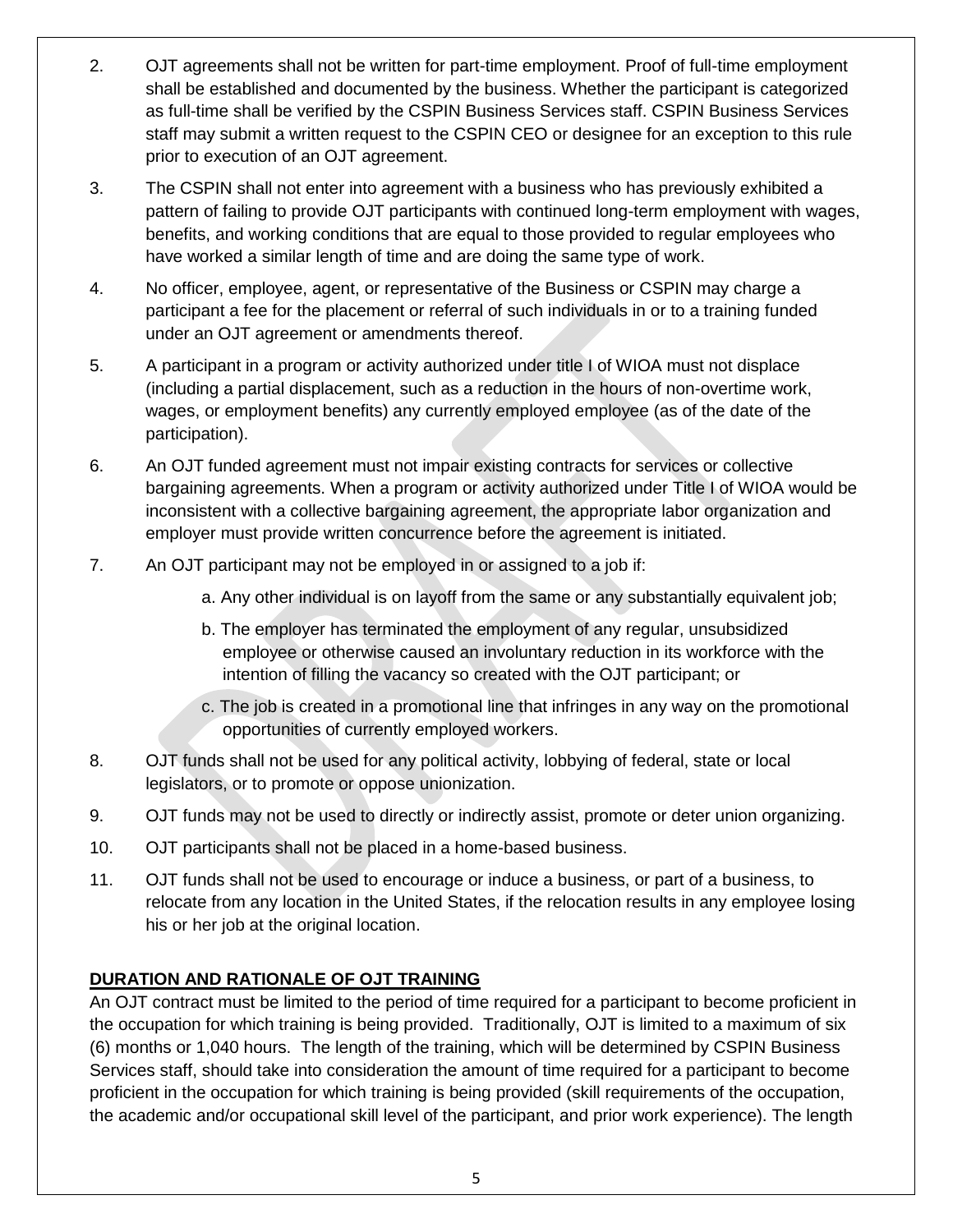of the OJT will be documented in the OJT contract with the employer and the participant's individual career plan.

The rationale for the length of the training should take into consideration the following:

- 1. amount of time required for a participant to become proficient in the occupation for which training is being provided;
- 2. skill gaps that exist;
- 3. skill requirements of the occupation;
- 4. the academic and/or occupational skill level of the participant;
- 5. prior work experience of the participant;
- 6. barriers to employment;
- 7. any disability and need for reasonable accommodations; and,
- 8. the availability of programmatic funding.

Staff will also consider results attained from assessments as well as referencing additional materials such as O\*NET [\(https://www.onetonline.org/find/\)](https://www.onetonline.org/find/) which list a Specific Vocational Preparation (SVP) Code. SVP Codes should be used as the baseline for duration determination. The baseline hours listed should not prohibit on-the-job training agreement durations and may be adjusted depending on the individual's skills gap. The chart below is to be used as a baseline reference from which to build the individual OJT duration.

| <b>SVP</b><br>Code | <b>Level Time Explanation</b>                                      | <b>Estimated</b><br><b>Hours</b> |
|--------------------|--------------------------------------------------------------------|----------------------------------|
| 1                  | Short demonstration only                                           | 160                              |
| 2                  | Anything beyond short demonstration up to and<br>including 1 month | 240                              |
| 3                  | Over 1 month up to and including 3 months                          | 320                              |
| 4                  | Over 3 months and including 6 months                               | 500                              |
| 5 <sup>5</sup>     | Over 6 months and including 1 year                                 | 640                              |
| 6                  | Over 1 year up to and including 2 years                            | 800                              |
| $\overline{7}$     | Over 2 years up to and including 4 years                           | 960                              |
| 8                  | Over 4 years up to 10 years                                        | 1040                             |

# **SKILLS GAP ANALYSIS / OJT TRAINING PLAN DEVELOPMENT**

Following the execution of the OJT Employer Agreement, an individualized OJT Training Plan must be developed for the acquisition of skills that the trainee does not already possess. The plan is a formal and written program of a structured job training, which will provide participants with an orderly combination of instruction in observable, and measurable job-ready skills, general employment competencies and occupational skills that will enable the participant to work towards self-sufficiency. An analysis of the trainee's prior work history, transferrable work skills and the job skills gained must be compared to the job skills/job description the employer requires in the OJT occupation. The resulting gap in skills will be the basis for the development of the OJT Training Plan. Each skill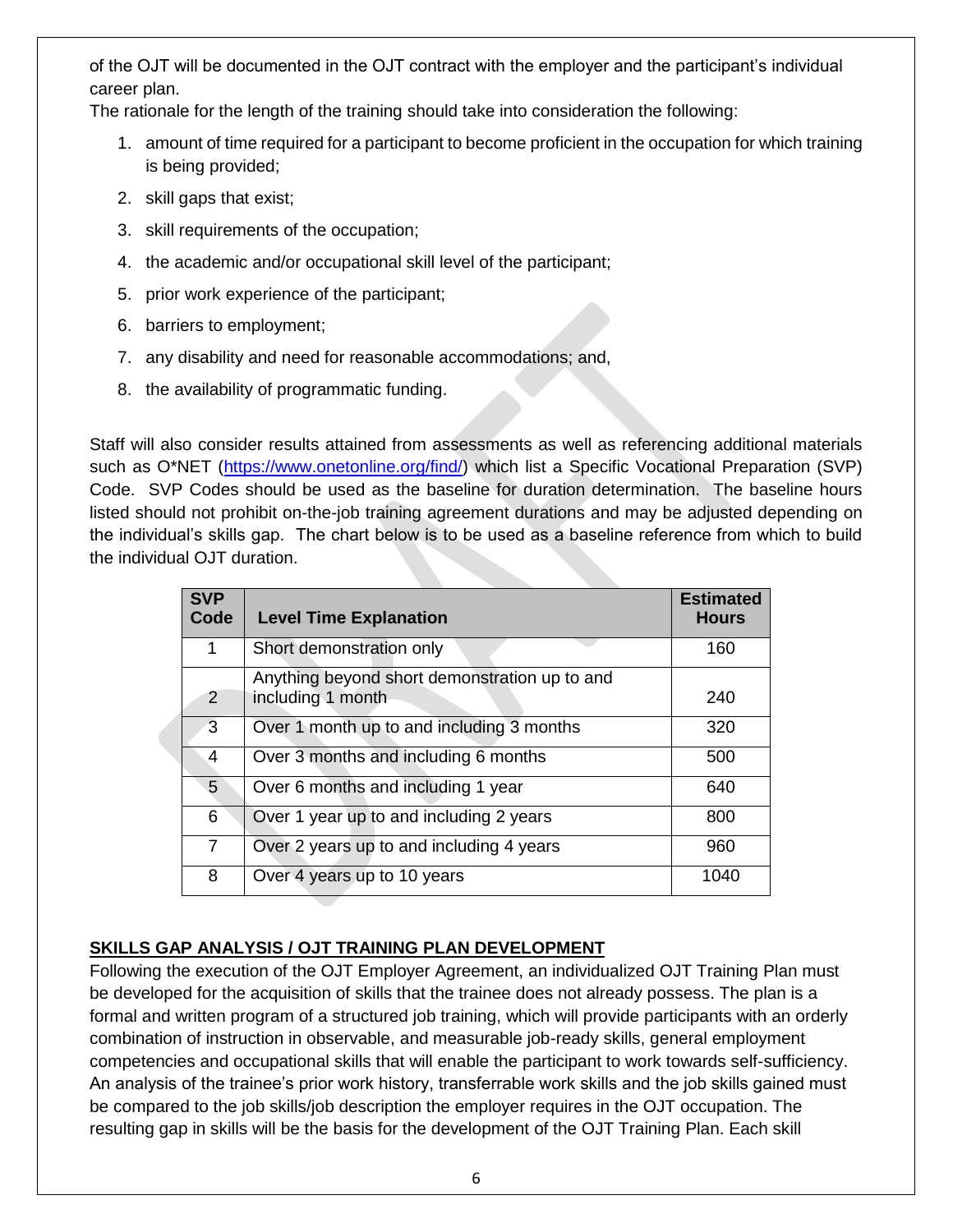description should be concise and the individual tasks should be measurable and observable. The specific types and sources of information used to identify the scope of the skills gap must be included in the participant's case file.

### **OJT CONTRACT REQUIREMENTS**

CSPIN's OJT contract meets all of the requirements outlined in the CareerSource Florida Administrative Policy – OJT.

#### **REIMBURSEMENT:**

Participating businesses will receive a fifty percent (50%) reimbursement for eligible OJT participants. In accordance with CareerSource Florida Administrative Policy on OJT, LWDB's may increase the reimbursement rate for OJT up to seventy-five percent (75%) for OJT contracts when the following factors have been evaluated:

- 1. The characteristics of the participants;
- 2. The size of the employer, with an emphasis on small businesses; and
- 3. The quality of employer- provided training and advancement opportunities, e.g. the OJT contract is for an in-demand occupation that leads to an industry-recognized credential.

A 75% reimbursement rate will be established when a business enters into an OJT agreement where the employer has 50 or less employees.

All training assistance awards are based on eligibility and available funding as well as:

- agree to enter into an OJT Agreement;
- agree to the conditions and procedures of the OJT Agreement;
- agree to provide on-the-job skills training for the new employee(s) selected; and
- agree to retain the employees(s) upon successful completion of training.

# **CONFLICT OF INTEREST**

- 1. CSPIN will not favor a referral from and/or to a member of the CSPIN over another business in the community. OJT placements shall be made based upon what will be most beneficial to the participant.
- 2. The CSPIN CEO shall be notified whenever the OJT Agreement is connected to a CSPIN member or employee.
- 3. CSPIN is prohibited from recommending an agreement or making OJT referrals to businesses who are members of their immediate family or members of families of other CSPIN staff.
- 4. The contracted OJT business shall not hire a participant who is a relative (member of the family) of the business. Relative is defined as: father, mother, son, daughter, brother, sister, uncle, aunt, first cousin, nephew, niece, husband, wife, father-in-law, mother-in-law, son-inlaw, daughter-in-law, brother-in-law, sister-in-law, stepfather, stepmother, stepson, stepdaughter, stepbrother, stepsister, half-brother, or half-sister. (Section 112.3135, Florida Statutes).

#### **REVERSE REFERRALS**

In very limited circumstances OJT initiated through "reverse referral" may be permitted. Reverse referral occurs when an individual is referred to CSPIN from a prospective employer (under either formal or informal agreement) for assessment as to whether the individual meets the employer's hiring requirements for a specific position. Development of an OJT for an individual referred by the employer may be permitted only when: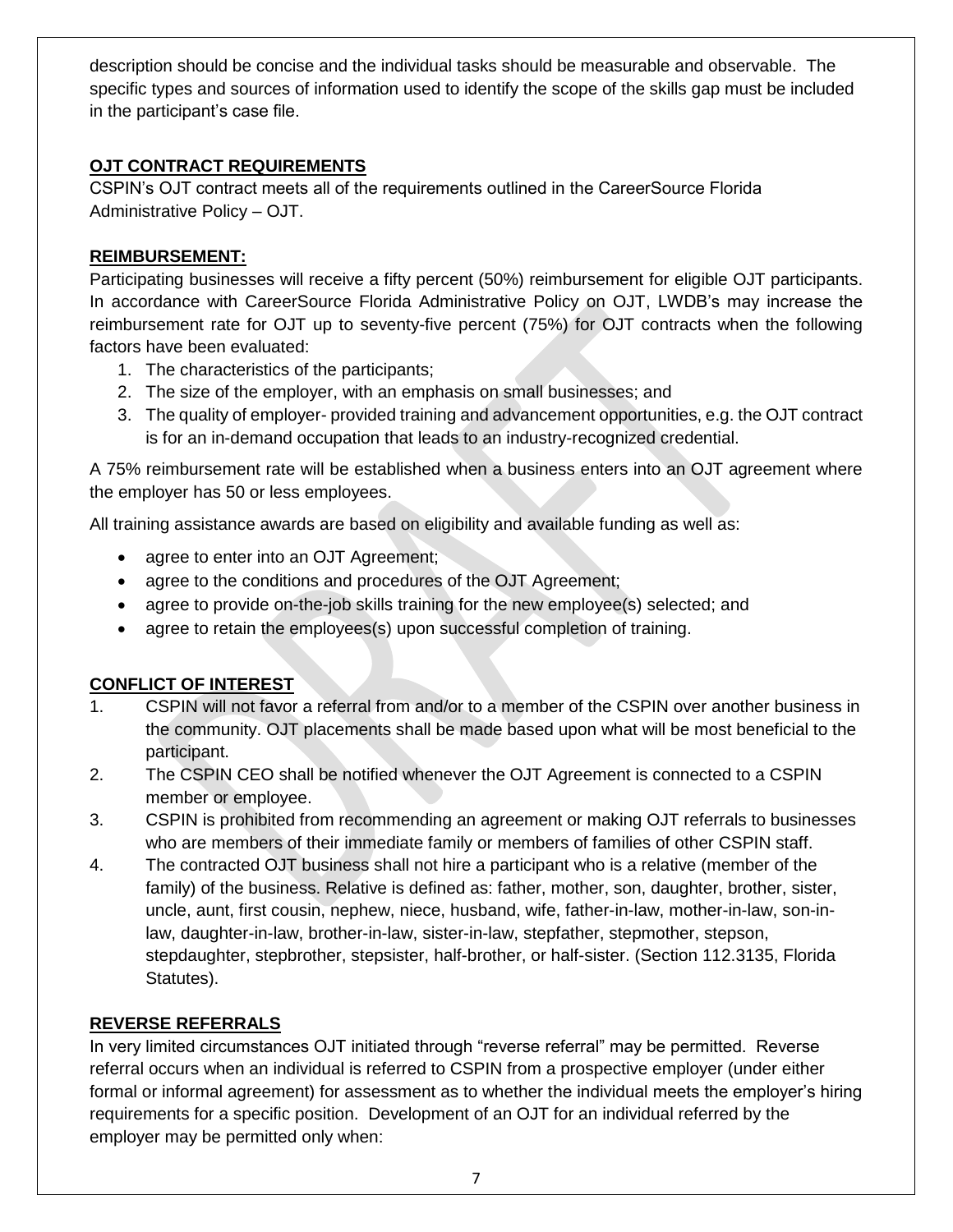- 1. the individual progresses through the intake process as with any other CSPIN customer and meets all WIOA eligibility and suitability requirements;
- 2. the completed individual career plan indicates training is necessary for the individual to perform the work associated with the position for which the employer has an opening;
- 3. justification for WIOA training services outlines OJT is most appropriate, needed and identifies participant skill gap analysis;
- 4. the employer meets all the Business eligibility criteria outlined in this policy; and
- 5. the employer has not completed their final customer interview nor made a hiring decision prior to individual referral to CSPIN (If so, OJT cannot occur)
- 6. the employer provides assurance that the individual has not previously been employed by the employer in the same or similar position.

A reverse referral is when the business has identified someone they would like to hire, but the individual has demonstrated skills deficiency related to the position's requirements. A business may refer a job applicant to CSPIN for potential OJT enrollment. In the case of reverse referrals, the candidate must schedule an eligibility determination and assessment appointment with CSPIN and must be eligible for WIOA as a Dislocated Worker, Adult, Youth or WTP participant. CSPIN must utilize standard eligibility interview, assessment, evaluation and career planning, along with CSPIN enrollment procedures. Participant's eligibility must be determined prior to employment; no pre-hires or period of employment prior to the execution of an OJT agreement and participant training plan are acceptable.

# **TRAINEE SKILL EVALUATION**

On a monthly basis, the trainee's acquisition of the required occupational skills on the Training Plan will be evaluated by the employer/supervisor using the OJT Training Monthly Progress Report. This is an opportunity for the employer/supervisor and the trainee to interact and review the skills progress made during the review period. The OJT Training Monthly Progress Report will also be used at the conclusion of training to document the mastery of the required skills

The trainee's progress under an OJT contract will be formally monitored by the CSPIN Business Services staff on a monthly basis during participation in the OJT program. Periodic communication with the OJT employer/supervisor and the trainee during the training period is required to insure the successful completion of the training. Site visits are encouraged and should be scheduled at the availability of the employer contact and trainee coordinated through the employer contact.

# **MODIFICATIONS**

Modifications to the OJT contract and OJT Work Based Training Plan Outline may be needed. The Business Services staff would be required to submit a CSPIN Agreement Modification OJT Agreement and specify the purpose of the modification, total training hours and maximum reimbursement. This requires the CSPIN CEO or designee signature approval before any agreement modifications can be fully executed.

# **INVOICING AND PAYMENT**

Business Services staff will track the completion of OJT positions and work directly with employers to ensure that required OJT reimbursement forms and supporting documentation is submitted timely for processing.

Employers will be required to complete Attachment II – Individual OJT Reimbursement Form. The form identifies the employer name, # of weeks, hours and total reimbursement amount being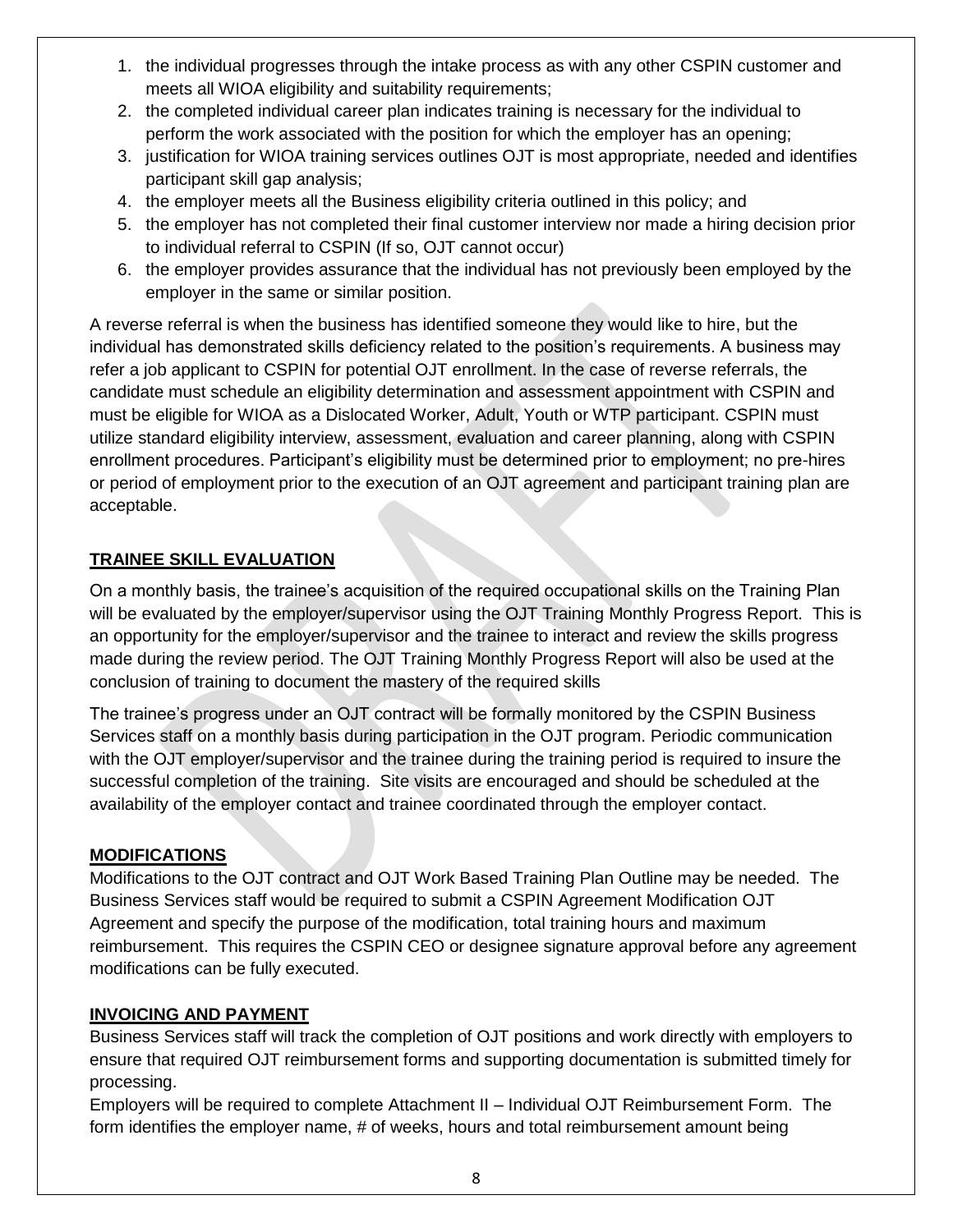requested. The form, along with supporting documentation, is submitted to [OJTinvoice@careersourcepinellas.com](mailto:OJTinvoice@careersourcepinellas.com) or faxed to 727-524-4350. Supporting documentation includes the following:

- 1. Payroll Documents shall include paystubs showing pay period dates, pay date, type of hours worked, rate of pay, deductions, etc.
- 2. Timesheet Detail for only the FIRST and Last week worked of the OJT/PWE Training Period.
- 3. W9 Form for employers receiving OJT Reimbursement.

The OJT/PWE Business Services staff will notify the Finance Department that the documents submitted by the employer have been reviewed, approved and ready for reimbursement within the OJT invoice folder within Outlook.

# **MONITORING**

Monitoring and evaluation of the program plays a critical role in insuring that the goals of the OJT are achieved. The on-site monitoring is essential and must include documenting information received directly from the OJT trainee and should capture the trainee's supervisor's perspective about how the training is progressing. In addition to this, the monitoring should examine the process of compliance with the OJT Agreement, training plan, the regulations, payment of wages, and the maintenance of records and working conditions in keeping with Federal requirements.

Any Agreement deviations noted should be dealt with promptly, either with a corrective action plan or by suspension or termination of the agreement if serious violations have occurred. All visits to the business should be documented in the business EF account file and electronic file. The entry should identify when the visit was made, what was observed, who was interviewed, a synopsis of the content of the conversation, and any items of concern that need to be addressed.

Additional programmatic monitoring will be conducted throughout the PY by our internal Program Monitor under the direction of the Director of Workforce Strategic Initiatives. Financial monitoring will be handled by our Chief Financial Officer (CFO) and/or the Administrative Services Coordinator.

# **PERFORMANCE**

- A. All businesses must be deemed eligible to participate in the OJT program. The eligibility status will be determined by CSPIN Business Service staff through an Onsite Assessment, as well as outcome and retention performance from previous OJT Agreements.
- B. CSPIN will monitor OJT Agreements for performance. Businesses are expected to maintain a specific OJT completion rate and a retention ratio as defined herein. Businesses who do not meet these performance measures will be suspended from additional OJT opportunities for period of six (6) months.
	- 1. *OJT Completion and Retention - WIOA*: at least 80% of OJTs executed must be successful (to completion) in order for businesses to continue to participate in the OJT program. This means the entire OJT period is completed and the trainee is retained after the training period.
	- 2. *OJT Completion and Retention - WTP*: at least 60% of OJTs executed must be successful (to completion) in order for the business to continue to participate in the OJT program. This means the entire OJT period is completed and the trainee is retained after the training period.
	- 3. Exceptions to the OJT completion rate may be made for a trainee's release involving mitigating circumstances that may result in a "neutral termination." Mitigating circumstances may include circumstances such as the OJT trainee resigns for higher wage employment;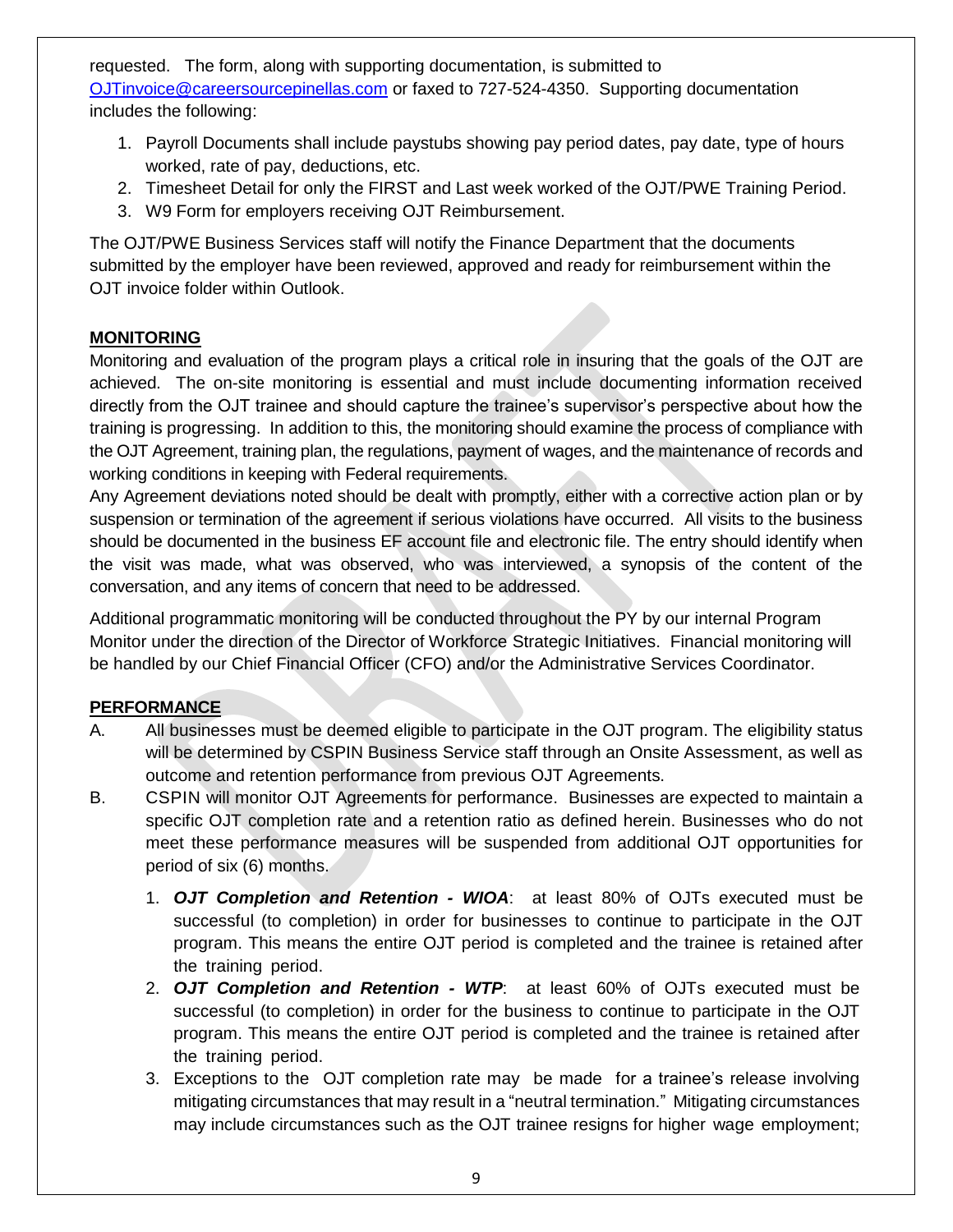death of OJT trainee; or extreme circumstances out of the business's control. Neutral terminations will not be considered in determination of retention ratio and must be clearly documented and approved.

- 4. Retention is measured on OJT agreements based on completion dates within the previous twelve (12) months. Failure to meet performance standards may result in a business's suspension from the OJT program.
- 5. A suspended business may be considered for additional OJT's in one of two ways (whichever occurs first):
	- a. After six (6) months from exit date of most recent unsuccessful OJT or nonretained OJT trainee, OR
	- b. Business demonstrates a willingness to allow CSPIN to screen and place candidates to non-OJT jobs, and those hires result in a positive retention at the end of six (6) months from hire date.

# **AUTHORIZED SIGNATORIES**

- The CEO and designee are hereby authorized to execute OJT Agreements.
- If necessary during the OJT process, CSPIN will accept electronically submitted scanned or faxed documents with signatures of the representatives that have legal authority to contract and bind the respective organization in their capacity as a signatory official.

# **WIOA FOLLOW UP AND FOLLOW UP SERVICES**

As program participants complete services and their WIOA case closure is requested, an OJT case will have a 90-day gap in services triggering an EF program exit and build 4 Quarters of Follow Up. The exited case will require WIOA quarterly follow up and follow up services as defined in our WIOA desk guides. Staff should review and comply with guidance under the following Desk guides; WIOA AD DW Follow Ups and WIOA Youth Follow Ups

**THE REMAINDER OF THIS PAGE LEFT BLANK INTENTIONALLY**